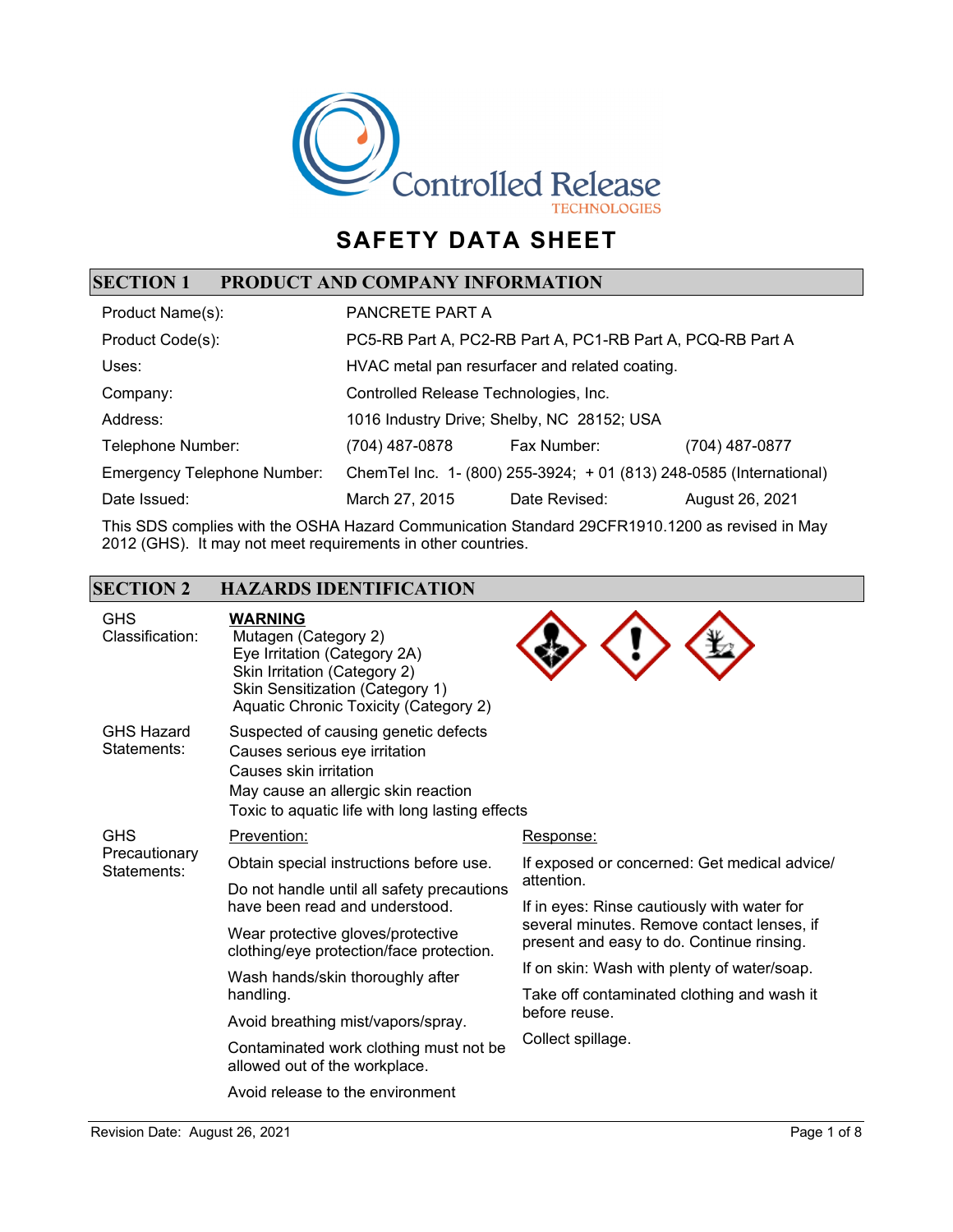#### **SECTION 2 HAZARDS IDENTIFICATION**

Storage:

Store locked up.

Disposal:

Dispose of contents/container in accordance with local/regional/national/international regulations.

GHS Assessment: Approximately 0% of this mixture consists of ingredient(s) of unknown acute toxicity. Approximately 0% of the mixture consists of ingredient(s) of unknown hazards to the aquatic environment.

#### **SECTION 3 COMPOSITION / INGREDIENTS**

| Component                          | <b>CAS Number</b> | <b>EC Number</b> | <b>Concentration</b> |
|------------------------------------|-------------------|------------------|----------------------|
| Aryl glycidyl ether                | Proprietary       | ---              | $10 - 30\%$          |
| Bisphenol-A-epichlorhydrin polymer | 25068-38-6        | 500-033-5        | 70 - 90%             |

Trade Secret Claims: Specific chemical identity and/or exact percentage (concentration) of components has been withheld as a trade secret.

#### **SECTION 4 FIRST AID MEASURES**

| First Aid - Eyes:               | In case of contact, immediately flush eyes with plenty of water for at least 15<br>minutes. Get medical attention, if irritation develops.                                                                                                                                                                                                                                                                       |
|---------------------------------|------------------------------------------------------------------------------------------------------------------------------------------------------------------------------------------------------------------------------------------------------------------------------------------------------------------------------------------------------------------------------------------------------------------|
| First Aid - Skin:               | In case of contact, immediately flush skin with plenty of soap and water for at least<br>15 minutes while removing contaminated clothing and shoes. Get medical<br>attention immediately if irritation or rash develops and/or persists. Wash<br>contaminated clothing before reuse.                                                                                                                             |
| First Aid - Ingestion:          | If swallowed and feel unwell, call a physician or poison control center. DO NOT<br>induce vomiting unless directed to do so by a physician or poison control center. If<br>victim is fully conscious, give a cupful of water. Never give anything by mouth to<br>an unconscious person.                                                                                                                          |
| First Aid - Inhalation:         | If respiratory symptoms or other symptoms of exposure develop, move victim away<br>from source of exposure and into fresh air. If symptoms persist, seek immediate<br>medical attention. If victim is not breathing, clear airway and immediately begin<br>artificial respiration. If breathing difficulties develop, oxygen should be<br>administered by qualified personnel. Seek immediate medical attention. |
| Effects – Acute and<br>Delayed: | Important Symptoms / Tissue redness/irritation, rash.                                                                                                                                                                                                                                                                                                                                                            |
| Advice to Physician:            | Treat symptomatically.                                                                                                                                                                                                                                                                                                                                                                                           |

#### **SECTION 5 FIRE FIGHTING MEASURES**

| <b>Extinguishing Media:</b>                               | Treat surrounding material. Water spray, dry chemical, carbon dioxide, or<br>foam is recommended. Carbon dioxide can displace oxygen. Use caution<br>when applying carbon dioxide in confined spaces. |
|-----------------------------------------------------------|-------------------------------------------------------------------------------------------------------------------------------------------------------------------------------------------------------|
| Specific Hazards:                                         | This product is not combustible. This product may give rise to hazardous<br>vapors in a fire. Vapors/fumes may be irritating, corrosive and/or toxic.                                                 |
| Protective equipment and<br>procedures for fire-fighters: | Wear full protective clothing and self-contained breathing apparatus.                                                                                                                                 |
| <b>Additional Advice:</b>                                 | None.                                                                                                                                                                                                 |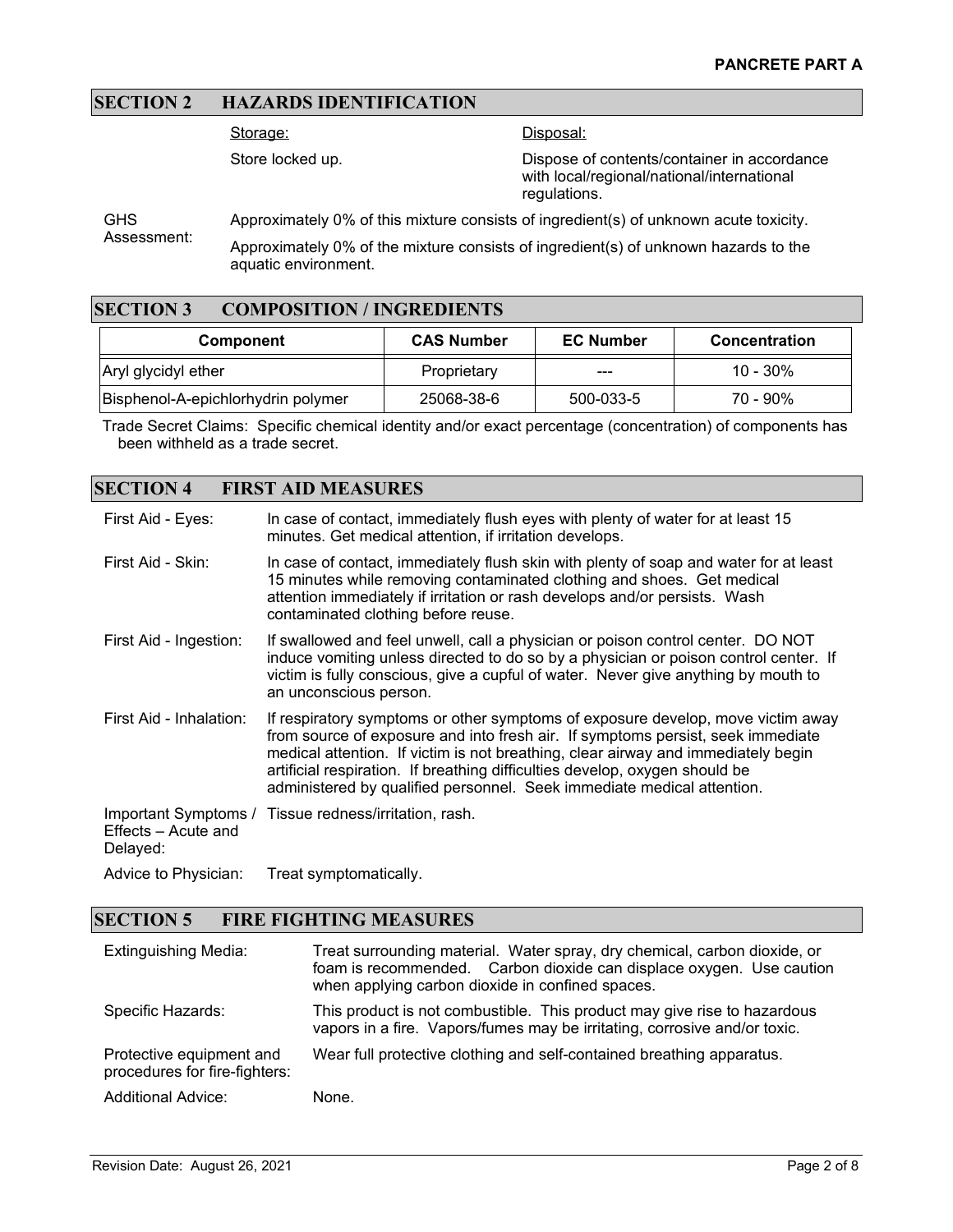## **SECTION 6 ACCIDENTAL RELEASE MEASURES**

| <b>Spill Procedures:</b>          | Wipe up spills with an absorbent towel/material and transfer into suitable<br>containers for recovery or disposal. Finally clean up residual with an<br>appropriate solvent (e.g. acetone), as this product is not soluble in water. |
|-----------------------------------|--------------------------------------------------------------------------------------------------------------------------------------------------------------------------------------------------------------------------------------|
| <b>Personal Precautions:</b>      | Wear suitable protective clothing.                                                                                                                                                                                                   |
| <b>Environmental Precautions:</b> | Prevent the material from entering drains or water courses. Do not<br>discharge directly to a water source. Advise Authorities if spillage has<br>entered watercourse or sewer or has contaminated soil or vegetation.               |

# **SECTION 7 HANDLING AND STORAGE**

| Handling:          | Wear appropriate personal protection (See Section 8) when handling this material.<br>The work area must be equipped with a safety shower and eye wash station. If<br>exposed to the solution, avoid contact with skin and eyes. Wash thoroughly after<br>handling solution. |
|--------------------|-----------------------------------------------------------------------------------------------------------------------------------------------------------------------------------------------------------------------------------------------------------------------------|
| Storage:           | Keep container(s) tightly closed. Use and store this material at temperatures<br>between 15.5 and 26.7°C (60-80°F) away from heat, direct sunlight and hot metal<br>surfaces. Keep from freezing. Keep away from any incompatible materials (see<br>Section 10).            |
| Additional Advice: | Store in original container. Store as directed by the manufacturer.                                                                                                                                                                                                         |

#### **SECTION 8 EXPOSURE CONTROLS AND PERSONAL PROTECTION**

| <b>Occupational Exposure</b><br>Standards: | Exposure limits are listed below, if they exist.                                                                                                                                                                              |
|--------------------------------------------|-------------------------------------------------------------------------------------------------------------------------------------------------------------------------------------------------------------------------------|
| Aryl glycidyl ether:                       | None.                                                                                                                                                                                                                         |
| Bisphenol-A-<br>epichlorhydrin polymer:    | None.                                                                                                                                                                                                                         |
| <b>Engineering Control</b><br>Measures:    | Engineering methods to prevent or control exposure are preferred. Methods<br>include process or personnel enclosure, mechanical ventilation (local<br>exhaust), and control of process conditions.                            |
| <b>Respiratory Protection:</b>             | A NIOSH certified air purifying respirator may be used under conditions<br>where airborne concentrations are expected to exceed exposure limits.                                                                              |
| Hand Protection:                           | The use of gloves impervious to the specific material handled is advised to<br>prevent skin contact, possible irritation and skin damage (see glove<br>manufacturer literature for information on permeability).              |
| Eye Protection:                            | Approved eye protection (safety glasses with side-shields or goggles) to<br>safeguard against potential eye contact, irritation, or injury is recommended.<br>Depending on conditions of use, a face shield may be necessary. |
| Body Protection:                           | Impervious clothing should be worn as needed to prevent skin contact.                                                                                                                                                         |

## **SECTION 9 PHYSICAL AND CHEMICAL PROPERTIES**

| <b>Physical State:</b>       | Liguid         |
|------------------------------|----------------|
| Color:                       | Colorless      |
| Odor:                        | Characteristic |
| Odor Threshold:              | Not available. |
| pH:                          | Not available. |
| Melting Point/Range (°C/°F): | Not available. |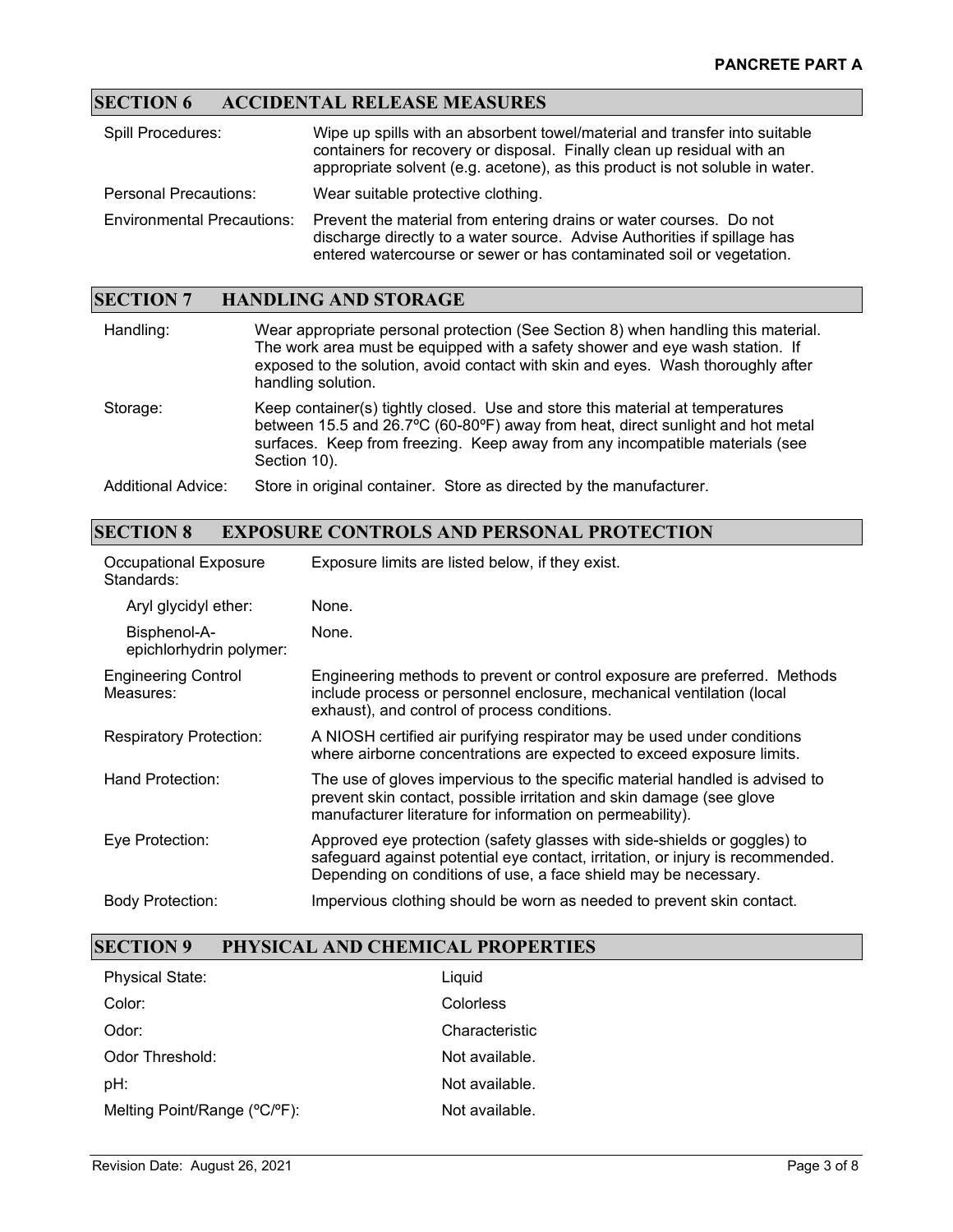## **SECTION 9 PHYSICAL AND CHEMICAL PROPERTIES**

| Boiling Point/Range (°C/°F):                  | > 120°C / 248°F                          |
|-----------------------------------------------|------------------------------------------|
| Flash Point (PMCC) (°C/°F):                   | Not flammable.                           |
| Evaporation Rate:                             | Not available.                           |
| Flammability / Explosivity Limits in Air (%): | Not available.                           |
| Vapor Pressure:                               | $< 2$ mmHg                               |
| Vapor Density (Air = 1):                      | Not available.                           |
| <b>Relative Density:</b>                      | 1.14 $(25^{\circ}C)$                     |
| Solubility in Water:                          | Insoluble.                               |
| <b>Partition Coefficient:</b>                 | Not available.                           |
| Autoignition Temperature (°C/°F):             | Not available.                           |
| Decomposition Temperature (°C/°F):            | Not available.                           |
| Viscosity:                                    | Not available.                           |
| <b>Explosive Properties:</b>                  | None.                                    |
| <b>Oxidizing Properties:</b>                  | None.                                    |
| Volatile Organic Content (VOC) (g/l):         | ca. 1140 g/l (as defined by 40CFR51.100) |

| <b>SECTION 10</b><br><b>STABILITY AND REACTIVITY</b> |                                                                                                                                                                                                        |  |
|------------------------------------------------------|--------------------------------------------------------------------------------------------------------------------------------------------------------------------------------------------------------|--|
| Reactivity:                                          | Product will undergo exothermic reaction at elevated temperatures<br>$(>100°C)$ .                                                                                                                      |  |
| Stability:                                           | Stable under normal storage conditions.                                                                                                                                                                |  |
| Hazardous Polymerization:                            | Will not occur on its own. Heating in bulk or in the presence of excess<br>aliphatic amine curing agent may result in excessive heat generation,<br>which in certain situations may be uncontrollable. |  |
| Conditions to Avoid:                                 | Contact with incompatible materials, excessive heat.                                                                                                                                                   |  |
| Incompatibilities:                                   | Oxidizing agents, strong bases.                                                                                                                                                                        |  |
| Hazardous Decomposition<br>Products:                 | Oxides of carbon, aliphatic and aromatic compounds, toxic by-<br>products.                                                                                                                             |  |

## **SECTION 11 TOXICOLOGICAL INFORMATION**

*If available, toxicity data for the product is given; otherwise component data is listed.*

| Acute Toxicity:                       | This product is not expected to be appreciably harmful.<br>(Aryl glycidyl ether) Oral LD50 (rat) > 5000 mg/kg; Dermal LD50 (rat) > 2000<br>mg/kg; Inhalation LC50 (rat) $> 6.1$ ppm (4 hr - vapor)<br>(Bisphenol-A-epichlorhydrin polymer) Oral LD50 (rat) 30,000 mg/kg; Dermal<br>LD50 (rat) > 1200 mg/kg |
|---------------------------------------|------------------------------------------------------------------------------------------------------------------------------------------------------------------------------------------------------------------------------------------------------------------------------------------------------------|
| Skin Corrosion / Irritation:          | The product may be irritating to the skin.<br>(Aryl glycidyl ether) Moderately irritating to skin (rabbit).<br>(Bisphenol-A-epichlorhydrin polymer) Mildly irritating to skin (rabbit).                                                                                                                    |
| Serious Eye Damage /<br>Irritation:   | The product may be irritating to the eyes.<br>(Aryl glycidyl ether) Slightly irritating to eyes (rabbit).<br>(Bisphenol-A-epichlorhydrin polymer) Irritating to eyes (rabbit).                                                                                                                             |
| Respiratory or Skin<br>Sensitization: | The product may be dermally sensitizing.<br>(Aryl glycidyl ether) Dermally sensitizing (mouse local lymphnode assay).                                                                                                                                                                                      |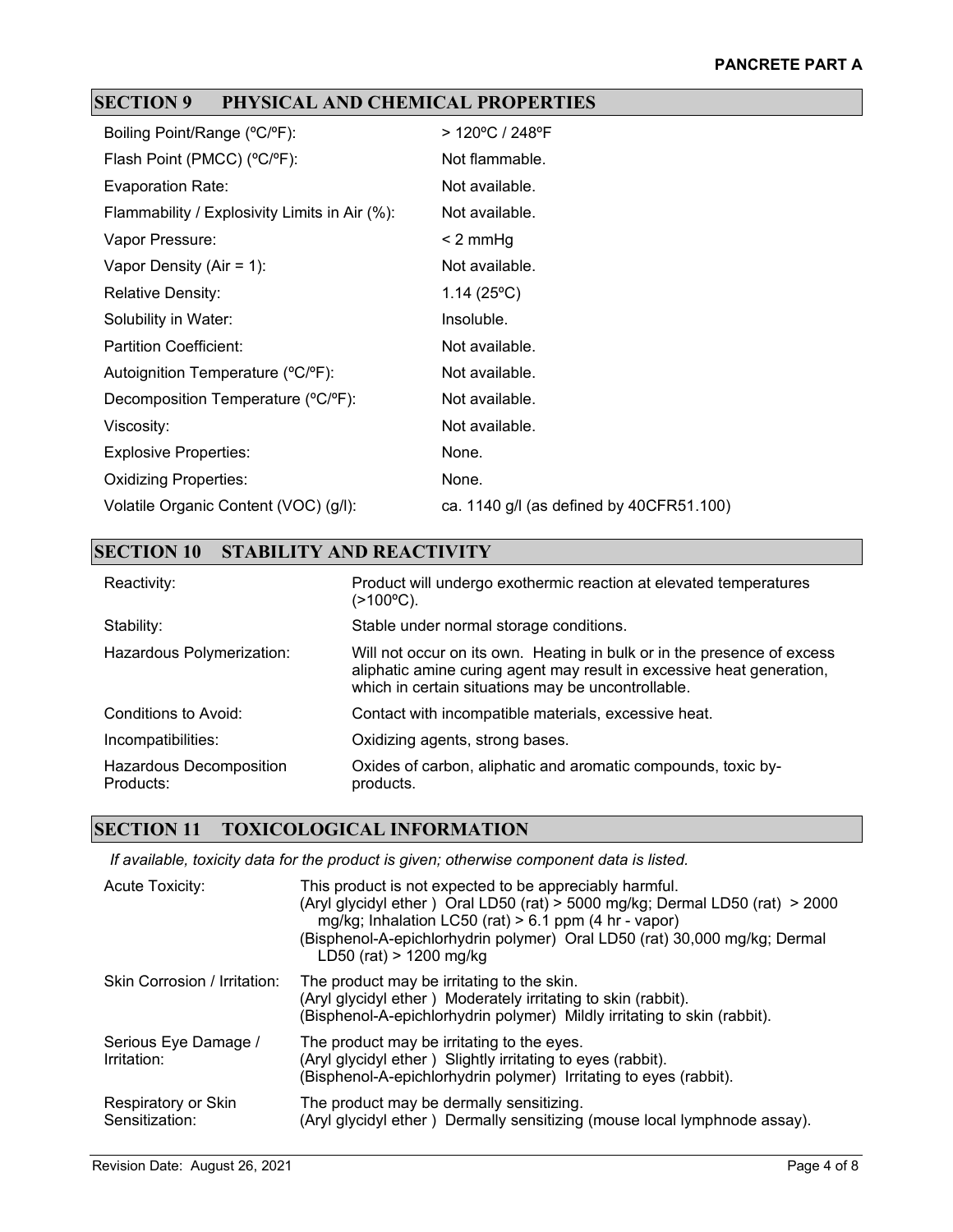## **SECTION 11 TOXICOLOGICAL INFORMATION**

|                                                                                                           | (Bisphenol-A-epichlorhydrin polymer) Potentially sensitizing to skin.                                                                                                                                                                                                                                                                                                                                                                                                                                                                                                                                                                                                                                          |
|-----------------------------------------------------------------------------------------------------------|----------------------------------------------------------------------------------------------------------------------------------------------------------------------------------------------------------------------------------------------------------------------------------------------------------------------------------------------------------------------------------------------------------------------------------------------------------------------------------------------------------------------------------------------------------------------------------------------------------------------------------------------------------------------------------------------------------------|
| Mutagenicity:                                                                                             | This product may be mutagenic.<br>(Aryl glycidyl ether) Mutagenic (Ames test without metabolic activation). Not<br>mutagenic (micronucleus assay). Equivocal results (transgenic rodent<br>mutagenicity assay).<br>(Bisphenol-A-epichlorhydrin polymer) Equivocal evidence of mutagenicity by<br>in vitro and in vivo test systems.                                                                                                                                                                                                                                                                                                                                                                            |
| Carcinogenicity:                                                                                          | This product is not expected to be carcinogenic.<br>(Aryl glycidyl ether) No data.<br>(Bisphenol-A-epichlorhydrin polymer) No evidence of carcinogenic activity in<br>mice and rats by dermal application.                                                                                                                                                                                                                                                                                                                                                                                                                                                                                                     |
| Reproductive /<br><b>Developmental Toxicity:</b>                                                          | This product is not expected to be reproductively or developmentally harmful.<br>(Aryl glycidyl ether) In orally-dosed rats at up to 600 mg/kg/day, the maternal<br>NOAEL was 300 mg/kg/day based on effects to the stomach and reduced<br>food consumption (there were no significant fetal effects observed to the<br>highest level of exposure).<br>(Bisphenol-A-epichlorhydrin polymer) Resins based on the diglycidyl ether of<br>bisphenol A (DGEBPA) did not cause birth defects or other adverse effects<br>on the fetus when pregnant rabbits were exposed by skin contact or when<br>pregnant rats or rabbits were exposed orally. In animal studies, DGEBPA<br>did not interfere with reproduction. |
| Chronic/Subchronic<br>Toxicity: Specific Target<br>Organ/Systemic Toxicity -<br>Single Exposure:          | (Aryl glycidyl ether) No data.<br>(Bisphenol-A-epichlorhydrin polymer) No data.                                                                                                                                                                                                                                                                                                                                                                                                                                                                                                                                                                                                                                |
| Chronic/Subchronic<br><b>Toxicity: Specific Target</b><br>Organ/Systemic Toxicity -<br>Repeated Exposure: | (Aryl glycidyl ether) In a 90-day oral study in rats at up to 600 mg/kg/day,<br>there was no relevant systemic toxicity noted. In rats exposed by inhalation<br>at up to 4 ppm (26.8 mg/m3), there were no significant adverse effects<br>reported.<br>(Bisphenol-A-epichlorhydrin polymer) Repeated exposures to low molecular<br>weight epoxy resins of this type are not anticipated to cause any significant<br>adverse effects.                                                                                                                                                                                                                                                                           |
| <b>Aspiration Hazard:</b>                                                                                 | This product is not expected to be an aspiration hazard.                                                                                                                                                                                                                                                                                                                                                                                                                                                                                                                                                                                                                                                       |
| Additional Information:                                                                                   | None.                                                                                                                                                                                                                                                                                                                                                                                                                                                                                                                                                                                                                                                                                                          |

#### **SECTION 12 ECOLOGICAL INFORMATION**

*If available, ecological data for the product is given; otherwise component data is listed.*

| <b>Acute Ecotoxicity:</b>  | This product may be toxic to aquatic species.<br>(Aryl glycidyl ether) LC50 (Rainbow trout) ca. 2.8 - 5.1 mg/l/96 hr; EC50<br>(Daphnia magna) ca. 3.3 mg/l/48 hr; EC50 (algae) ca. 5.1 mg/l/72 hr.<br>(Bisphenol-A-epichlorhydrin polymer) LC50 (Rainbow trout) 1.5 mg/l/96 hr;<br>LC50 (Zebra fish) 2.4 mg/l/96 hr; EC50 (Daphnia magna) ca. 2 mg/l/48 hr.;<br>EC50 (algae) ca. 9 mg/l/48 hr. |
|----------------------------|------------------------------------------------------------------------------------------------------------------------------------------------------------------------------------------------------------------------------------------------------------------------------------------------------------------------------------------------------------------------------------------------|
| Mobility:                  | (Aryl glycidyl ether) A Koc of about 210 indicates moderate soil mobility.<br>(Bisphenol-A-epichlorhydrin polymer) Epoxy resins will have low soil<br>mobility. In water, epoxy resins will settle and remain in sediment.                                                                                                                                                                     |
| Persistence/Degradability: | (Aryl glycidyl ether) Not readily biodegradable (ca. 1 - 4% in 28 days).<br>(Bisphenol-A-epichlorhydrin polymer) Not readily biodegradable (12% in 28<br>days).                                                                                                                                                                                                                                |
| Bioaccumulation:           | (Aryl glycidyl ether) An estimated BCF of 12 suggests the potential for<br>bioconcentration in aquatic organisms is low.                                                                                                                                                                                                                                                                       |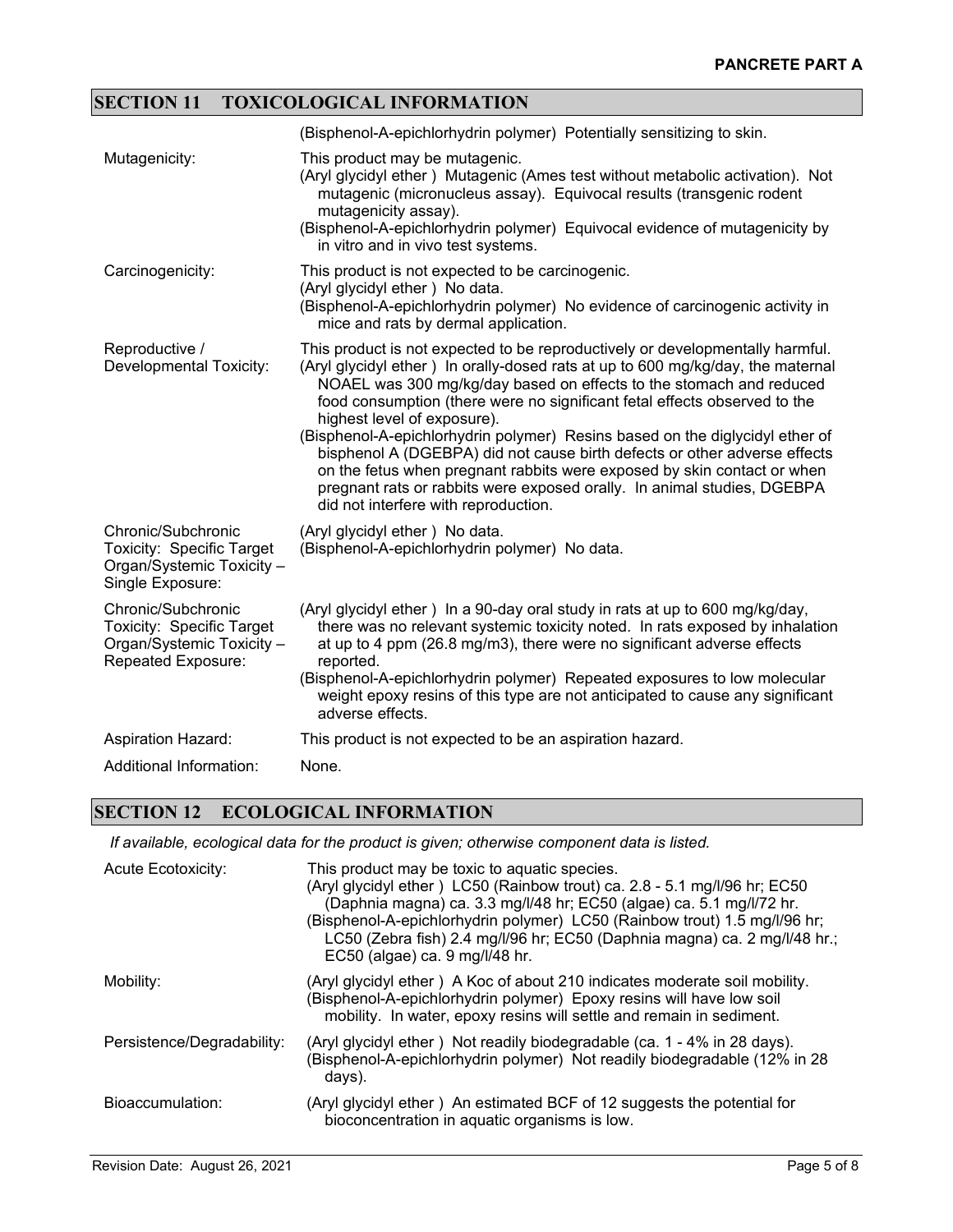#### **SECTION 12 ECOLOGICAL INFORMATION**

(Bisphenol-A-epichlorhydrin polymer) Not expected to bioaccumulate significantly.

Other adverse effects: None.

#### **SECTION 13 DISPOSAL CONSIDERATION**

| Environmental precautions: | Prevent the material from entering drains or water courses. Do not<br>discharge directly to a water source. Advise Authorities if spillage has<br>entered watercourse or sewer or has contaminated soil or vegetation.                                                                                                                                                                  |
|----------------------------|-----------------------------------------------------------------------------------------------------------------------------------------------------------------------------------------------------------------------------------------------------------------------------------------------------------------------------------------------------------------------------------------|
| Product Disposal:          | Dispose in accordance with all local, state (provincial), and federal<br>regulations. Under RCRA, it is the responsibility of the product's user to<br>determine at the time of disposal, whether the product meets RCRA criteria<br>for hazardous waste. This is because the product uses, transformations,<br>mixtures, processes, etc. may render the resulting materials hazardous. |
| <b>Container Disposal:</b> | Do not remove label until container is thoroughly cleaned. Empty<br>containers may contain hazardous residues. This material and its<br>container must be disposed of in a safe way.                                                                                                                                                                                                    |

#### **SECTION 14 TRANSPORT INFORMATION**

| DOT Proper Shipping Name:  | Not regulated                                                                                                                                          |
|----------------------------|--------------------------------------------------------------------------------------------------------------------------------------------------------|
| UN Number:                 | None.                                                                                                                                                  |
| UN Class:                  | None.                                                                                                                                                  |
| <b>UN Packaging Group:</b> | None.                                                                                                                                                  |
| Reportable Quantity:       | None.                                                                                                                                                  |
| Marine Pollutant:          | This product does not contain a listed marine pollutant; however, this<br>product will meet the criteria of a marine pollutant under the IMDG<br>Code. |

*Transportation classifications may vary by container volume and may be influenced by regional or country variations in regulations. Consult current IATA Regulations prior to shipping by air.*

## **SECTION 15 REGULATORY INFORMATION**

| US Toxic Substance Control<br>Act:      | All components of this product are in compliance with the inventory<br>listing requirements of the U.S. Toxic Substances Control Act (TSCA)<br>Chemical Substance Inventory. |
|-----------------------------------------|------------------------------------------------------------------------------------------------------------------------------------------------------------------------------|
| Canadian Domestic Substance<br>List:    | All components of this product are listed on the Canadian Domestic List.                                                                                                     |
| EU REACh:                               | All components of this product have been pre-listed or registered under<br>REACh.                                                                                            |
| TSCA Sec. 12(b) Export<br>Notification: | This product contains a chemical at or above de minimis concentrations<br>which requires reporting:<br>- Aryl glycidyl ether (proposed Section 4 Test Rule)                  |
| Canadian WHMIS<br>Classification:       | D.2.A, D.2.B                                                                                                                                                                 |
|                                         | This product has been classified in accordance with the hazard criteria of<br>the CPR and the SDS contains all of the information required by the<br>CPR.                    |
| Massachusetts Right-To-Know:            | This product does not contain materials subject to disclosure under the<br>Massachusetts Right-To-Know Law.                                                                  |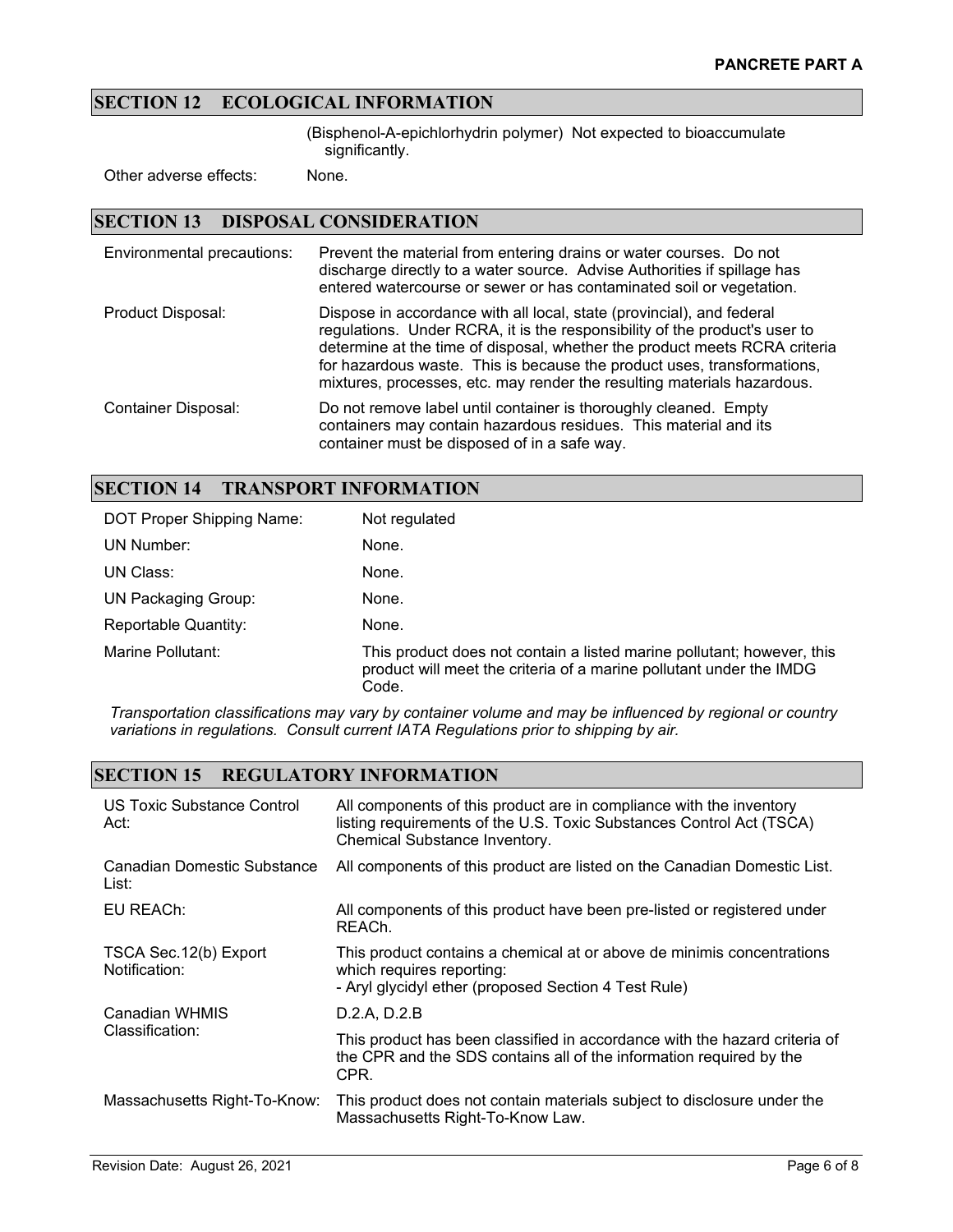## **SECTION 15 REGULATORY INFORMATION**

| New Jersey Right-To-Know:                                                | This product does not contain materials subject to disclosure under the<br>New Jersey Right-To-Know Law.                                      |                                            |  |
|--------------------------------------------------------------------------|-----------------------------------------------------------------------------------------------------------------------------------------------|--------------------------------------------|--|
| Pennsylvania Right-To-Know:                                              | This product does not contain materials subject to disclosure under the<br>Pennsylvania Right-To-Know Law.                                    |                                            |  |
| California Proposition 65:                                               | This product does not contain materials which the State of California has<br>found to cause cancer, birth defects or other reproductive harm. |                                            |  |
| <b>SARA TITLE III-Section</b><br>311/312 Categorization (40<br>CFR 370): | Immediate (acute), delayed (chronic) hazard                                                                                                   |                                            |  |
|                                                                          | (as of 2018, the EPA has adopted GHS hazard classifications)                                                                                  |                                            |  |
| SARA TITLE III-Section 313<br>(40 CFR 372):                              | This product does not contain materials which are listed in Section 313<br>at or above de minimis concentrations.                             |                                            |  |
| <b>CERCLA Hazardous</b><br>Substance (40 CFR 302)                        | This product does not contain materials subject to reporting under<br>CERCLA and Section 304 of EPCRA                                         |                                            |  |
| Water Hazard Class (WGK):                                                |                                                                                                                                               | This product is water-endangering (WGK=2). |  |
| <b>Other Chemical Inventories:</b>                                       | Australia (AICS):                                                                                                                             | All components listed.                     |  |
|                                                                          | China (IECSC):                                                                                                                                | All components listed.                     |  |
|                                                                          | Japan (ENCS):                                                                                                                                 | All components listed.                     |  |
|                                                                          | Korea (KCI):                                                                                                                                  | All components listed.                     |  |
|                                                                          | Philippines (PICCS):                                                                                                                          | All components listed.                     |  |

### **SECTION 16 OTHER INFORMATION**

| NFPA Rating - HEALTH:        | 2                                                                                                                                   |                                                                                                                                                                                                                                                                                                                                                                |                                                                                                                                                                                                                                                                                                                          |                                                                 |
|------------------------------|-------------------------------------------------------------------------------------------------------------------------------------|----------------------------------------------------------------------------------------------------------------------------------------------------------------------------------------------------------------------------------------------------------------------------------------------------------------------------------------------------------------|--------------------------------------------------------------------------------------------------------------------------------------------------------------------------------------------------------------------------------------------------------------------------------------------------------------------------|-----------------------------------------------------------------|
| NFPA Rating - FIRE:          | 1                                                                                                                                   |                                                                                                                                                                                                                                                                                                                                                                |                                                                                                                                                                                                                                                                                                                          |                                                                 |
| NFPA Rating - REACTIVITY:    | 1                                                                                                                                   |                                                                                                                                                                                                                                                                                                                                                                |                                                                                                                                                                                                                                                                                                                          |                                                                 |
| NFPA Rating - SPECIAL:       | <b>NONE</b>                                                                                                                         |                                                                                                                                                                                                                                                                                                                                                                |                                                                                                                                                                                                                                                                                                                          |                                                                 |
| SDS Date Issued:             |                                                                                                                                     | March 27, 2015                                                                                                                                                                                                                                                                                                                                                 |                                                                                                                                                                                                                                                                                                                          |                                                                 |
| <b>SDS Current Version:</b>  | 2.0                                                                                                                                 |                                                                                                                                                                                                                                                                                                                                                                | Version Date:                                                                                                                                                                                                                                                                                                            | August 26, 2021                                                 |
| <b>SDS Revision History:</b> |                                                                                                                                     | v1.0 Initial version.<br>v1.1 Company logo changed.<br>to classification).                                                                                                                                                                                                                                                                                     |                                                                                                                                                                                                                                                                                                                          | v2.0 Reviewed and made changes to Sections 11 and 12 (no change |
| Abbreviations:               | GHS:<br>$CAS#$ :<br>OSHA:<br>NFPA:<br>DOT:<br>RCRA:<br>TLV:<br>TWA:<br>PEL:<br>STEL:<br>WEEL:<br>AIHA:<br>NTP:<br>IARC:<br>R:<br>S: | Chemicals<br><b>Chemical Abstract Services Number</b><br><b>National Fire Protection Association</b><br>US Department of Transportation<br><b>Threshold Limit Value</b><br>Time-Weighted Average<br>Permissible Exposure Limit<br>Short Term Exposure Limit<br>American Industrial Hygiene Association<br>National Toxicology Program<br><b>Risk</b><br>Safety | Globally Harmonized System of Classification and Labeling of<br>ACGIH: American Conference of Governmental Industrial Hygienists<br>Occupational Safety and Health Administration<br>US Resource Conservation and Recovery Act<br>Workplace Environmental Exposure Levels<br>International Agency for Research on Cancer |                                                                 |